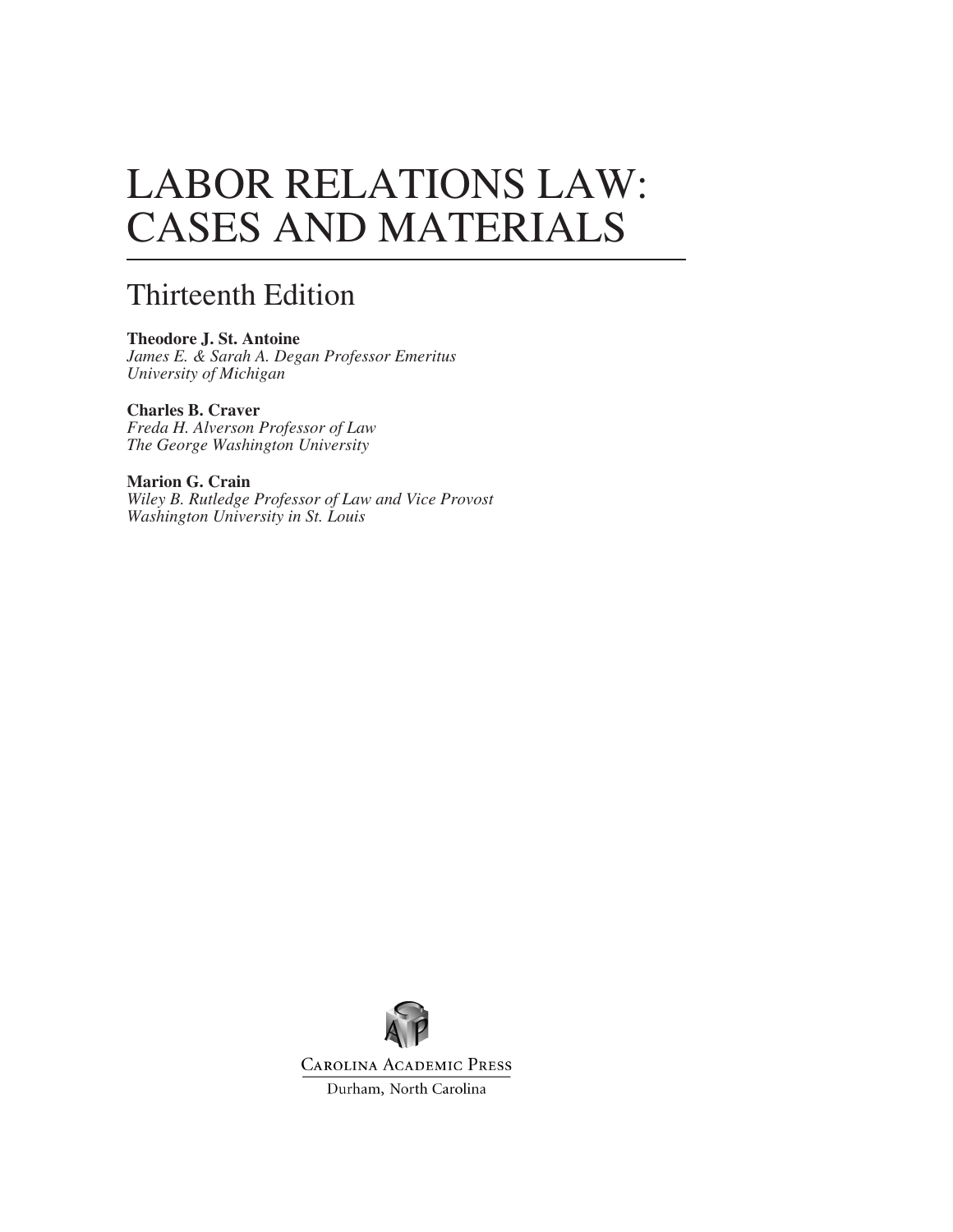Copyright © 2016 Carolina Academic Press, LLC All Rights Reserved

ISBN: 978-1-6328-4957-1

#### **Library of Congress Cataloging-in-Publication Data**

Names: St. Antoine, Theodore J., 1929- author. | Craver, Charles B., author. | Crain, Marion G., author. Title: Labor relations law : cases and materials / Theodore J. St. Antoine, Charles B. Craver, Marion G. Crain. Description: Thirteenth edition. | Durham, NC: Carolina Academic Press, 2016. Identifiers: LCCN 2015045415 (print) | LCCN 2015045681 (ebook) | ISBN 9781632849571 (hardbound) | ISBN 9781632849595 (epub) Subjects: LCSH: Labor laws and legislation—United States—Cases. | Industrial relations—United States. Classification: LCC KF3368 .L35 2016 (print) | LCC KF3368 (ebook) | DDC 344.7301—dc23 LC record available at http://lccn.loc.gov/2015045415

> Carolina Academic Press, LLC 700 Kent Street Durham, NC 27701 Telephone (919) 489-7486 Fax (919) 493-5668 www.caplaw.com

Printed in the United States of America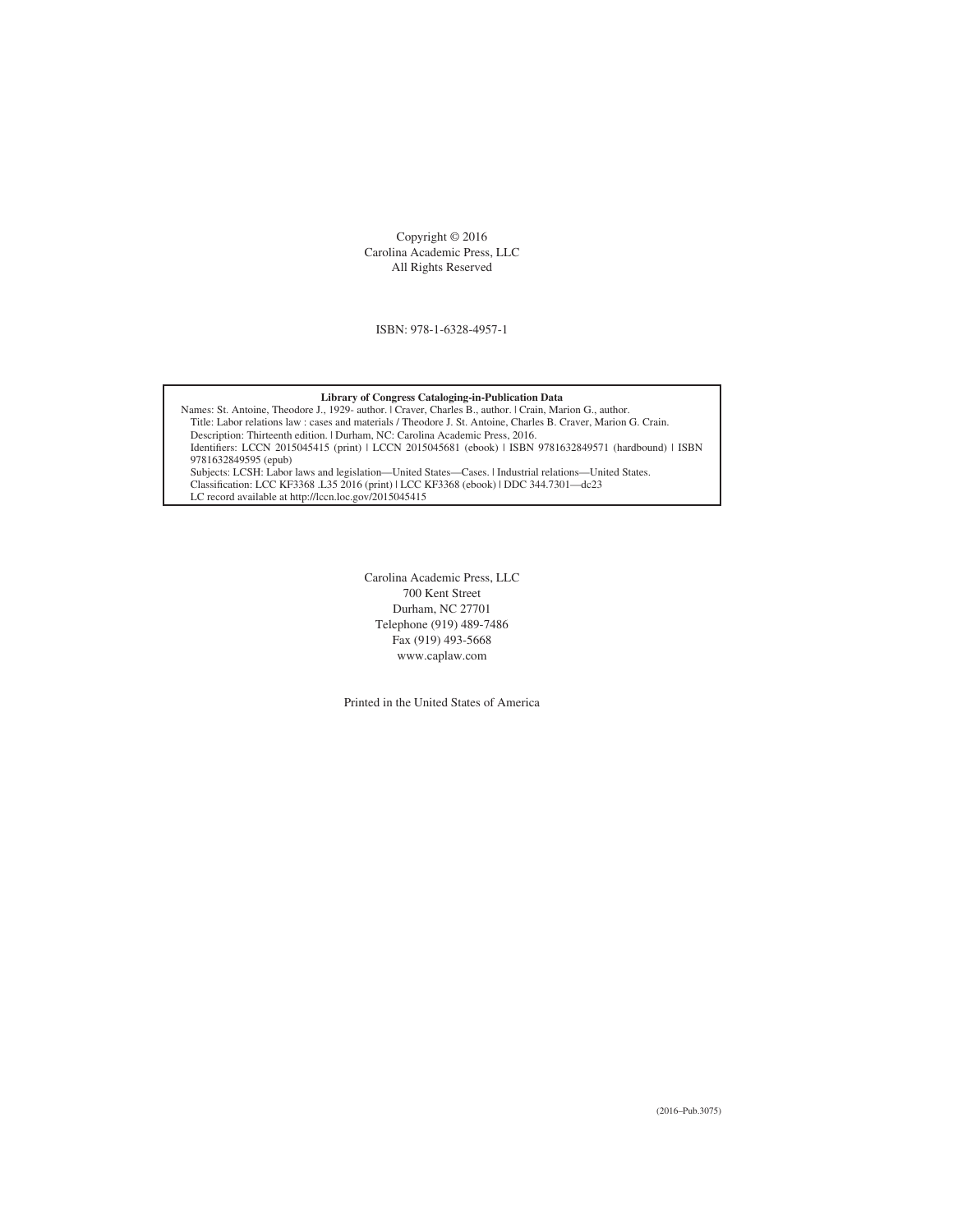## *Preface to the Thirteenth Edition*

The last several decades have seen an explosive growth in the law governing the workplace. Even the name of the subject has changed at some schools from Labor Relations Law to Labor and Employment Law or Work Law to reflect the expanding governmental regulation of employer-employee relations, as distinct from traditional union-management relations. Although some professors still try to include both labor relations law and employment law within the same course, most law schools have created separate courses covering Employment Discrimination Law, Individual Employment Rights, and Fringe Benefit Law. We agree with this trend, because we believe there is a substantial risk of superficiality and a lack of focus if someone tries to include all of these areas in a single three- or four-hour offering. We also think that those two almost unique American institutions — the representative labor union and the collective bargaining process as they have evolved in this country — deserve study in a setting in which they occupy the center stage.

Like its predecessors, the thirteenth edition of this casebook is designed for an intensive examination of the union-management relationship throughout its major phases. Kind words from many readers, both faculty members and students, have indicated that the structure of recent editions has been conducive to that purpose. We begin with a focus on the right of employees to join together for organizational purposes, regulation of the union organizing process, development of bargaining relationships, the negotiation of collective agreements, including resort to economic weapons, and the enforcement of those agreements. A brief section addressing the law governing internal union affairs follows. We conclude with a section exploring what unions might do to remain relevant in our post-industrial economy, critiquing the existing law, and suggesting possible reforms.

As in the past, we have tried to respond generously to the most significant current developments in the field, while simultaneously providing a set of materials that will be truly manageable in the usual three- or four-hour courses. For this revision, we will continue our practice of publishing a biennial softbound supplement to keep the book upto-date.

We must finally express our appreciation to Kat Pearlstein and Corey Biller whose capable and conscientious research assistance contributed substantially to this revision, and to Rachel Mance for her expert technical assistance.

> *Theodore J. St. Antoine* Ann Arbor, Michigan

> > *Charles B. Craver* Washington, D.C.

*Marion G. Crain* St. Louis, Missouri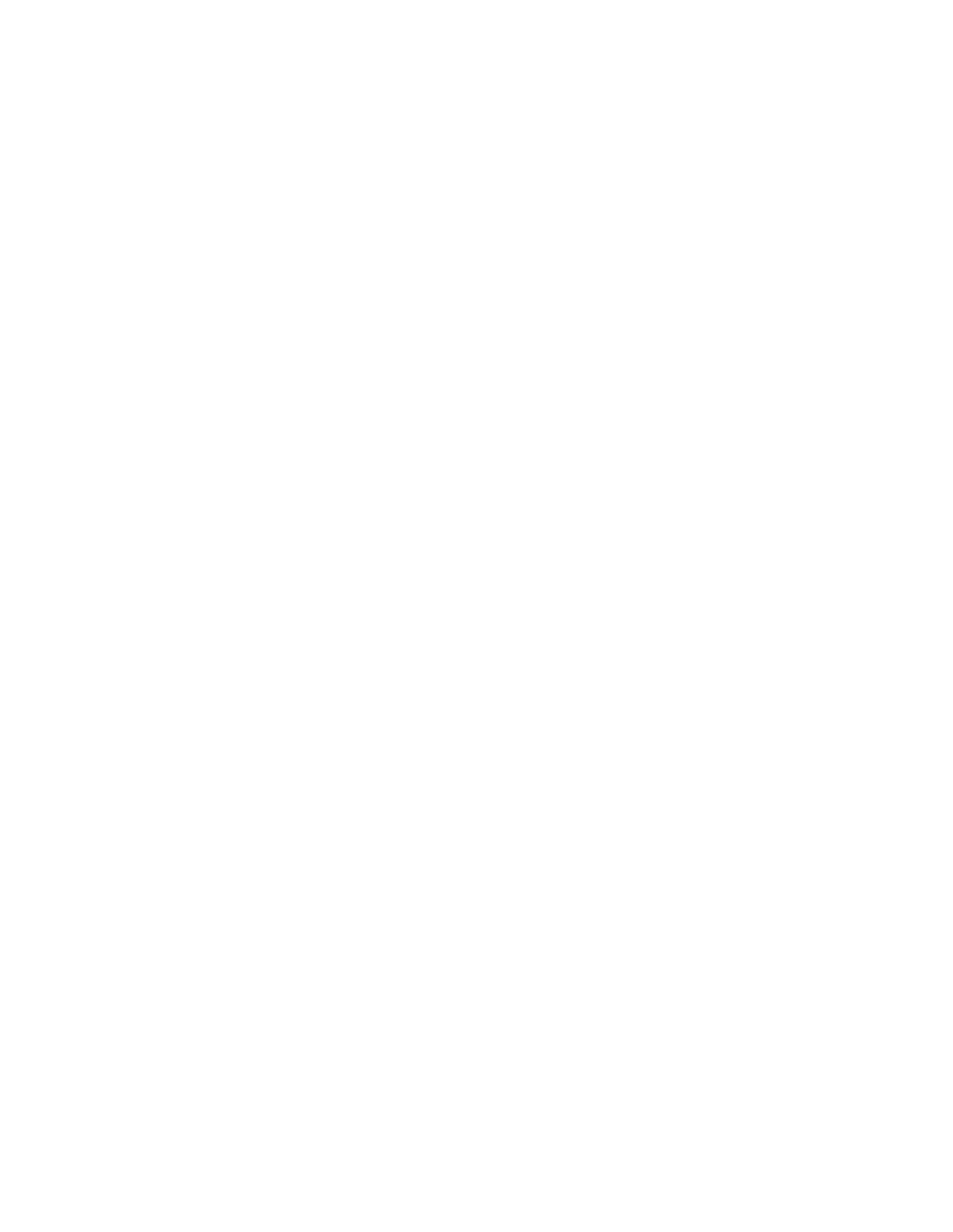| <b>Part One</b> | <b>INTRODUCTION AND HISTORICAL BACKGROUND 1</b>                 |    |
|-----------------|-----------------------------------------------------------------|----|
|                 |                                                                 |    |
|                 | Charles B. Craver, Why Labor Unions Must (and Can) Survive  1   |    |
|                 |                                                                 |    |
|                 |                                                                 |    |
| Sec. I.         |                                                                 |    |
| A.              |                                                                 |    |
| 1.              |                                                                 |    |
| 2.              |                                                                 |    |
|                 | Philadelphia Cordwainers' Case [Commonwealth v. Pullis]  9      |    |
| <b>B.</b>       |                                                                 |    |
| 1.              | The Growth of National Unions and Labor Unrest                  | 11 |
| 2.              |                                                                 |    |
| 3.              |                                                                 | 13 |
| $\mathcal{C}$ . |                                                                 |    |
| 1.              |                                                                 |    |
| 2.              | The National Labor Relations Act (Wagner Act), 1935             | 13 |
|                 | NLRB v. Jones & Laughlin Steel Corp.  14                        |    |
| 3.              | Union Growth Under the Wagner Act: The CIO and Industrial       |    |
|                 |                                                                 |    |
| 4.              | The Labor Management Relations Act (Taft-Hartley Act), 1947  16 |    |
| 5.              | The Labor-Management Reporting and Disclosure Act               |    |
|                 |                                                                 | 17 |
| 6.              | Organized Labor from the 1970s to the Present                   | 18 |
| Sec. II.        |                                                                 |    |
| Α.              | COVERAGE OF THE NATIONAL LABOR RELATIONS ACT $\ldots \ldots$ 20 |    |
| 1.              |                                                                 |    |
| 2.              |                                                                 |    |
|                 | NLRB, A GUIDE TO BASIC LAW AND PROCEDURES UNDER THE             |    |
| 3.              |                                                                 |    |
| a.              |                                                                 | 23 |
|                 | HOUSE COMMITTEE ON EDUCATION AND LABOR                          | 24 |
| b.              | Supervisory and Managerial Employees                            | 25 |
| c.              |                                                                 | 29 |
| Β.              | ORGANIZATION AND PROCEDURE OF THE NATIONAL                      |    |
|                 |                                                                 |    |
| C.              |                                                                 |    |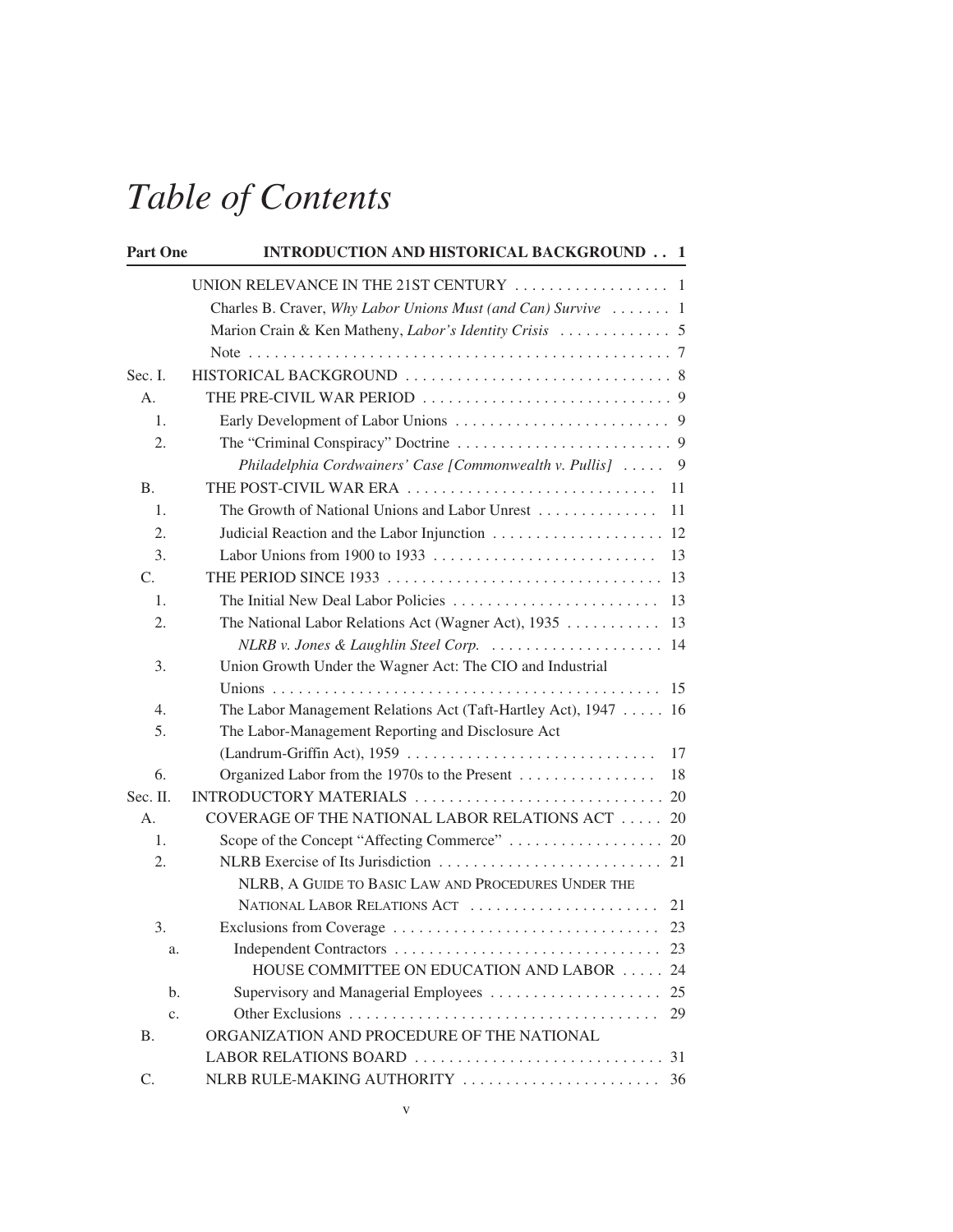| <b>Part Two</b>  | ORGANIZATION AND REPRESENTATION OF                                                        |     |
|------------------|-------------------------------------------------------------------------------------------|-----|
|                  |                                                                                           |     |
|                  | SEMINAR ON FREE SPEECH AND PREELECTION CONDUCT,                                           |     |
|                  | SOUTHWESTERN LEGAL FOUNDATION, LABOR LAW                                                  |     |
|                  | DEVELOPMENTS, PROCEEDINGS OF THE ELEVENTH ANNUAL                                          |     |
|                  | INSTITUTE ON LABOR LAW                                                                    | 39  |
|                  | BERNARD KARSH, DIARY OF A STRIKE                                                          | 40  |
| Sec. I.          | THE RIGHT OF SELF-ORGANIZATION; PROTECTION AGAINST<br>EMPLOYER UNFAIR LABOR PRACTICES     | 41  |
| А.               | EMPLOYER INTERFERENCE, RESTRAINT, OR COERCION                                             | 41  |
| 1.               | Limiting Organizational Activities on Employer's Premises                                 | 42  |
|                  | Lechmere, Inc. v. NLRB                                                                    | 42  |
|                  |                                                                                           | 51  |
|                  | NLRB v. United Steelworkers [Nutone, Inc.]                                                | 57  |
|                  |                                                                                           | 60  |
| 2.               |                                                                                           |     |
|                  |                                                                                           |     |
|                  |                                                                                           | 64  |
|                  |                                                                                           |     |
|                  |                                                                                           | 69  |
|                  |                                                                                           | 73  |
| 3.               |                                                                                           |     |
|                  |                                                                                           |     |
|                  |                                                                                           |     |
| $\overline{4}$ . |                                                                                           | 79  |
|                  |                                                                                           |     |
|                  |                                                                                           | 81  |
| 5.               |                                                                                           |     |
| 6.               | Employer Responsibility for Anti-Union Conduct of Subordinates                            |     |
|                  |                                                                                           | 84  |
| <b>B.</b>        | EMPLOYER DOMINATION OR SUPPORT  86                                                        |     |
|                  |                                                                                           |     |
|                  | International Ladies' Garment Workers' Union v. NLRB                                      |     |
|                  | $[Bernhard-Altmann \, Texas \, Corp.] \ \ldots \ldots \ldots \ldots \ldots \ldots \ldots$ | 89  |
|                  |                                                                                           | 93  |
| $C_{\cdot}$      | EMPLOYER DISCRIMINATION                                                                   | 94  |
| 1.               | General Considerations; Problems of Proof                                                 | 94  |
|                  | STATUTORY REFERENCES                                                                      | 94  |
|                  |                                                                                           | 95  |
|                  |                                                                                           | 96  |
| 2.               | Discrimination to Encourage Union Membership                                              | 102 |
| a.               | Hiring Halls and Other Practices                                                          | 102 |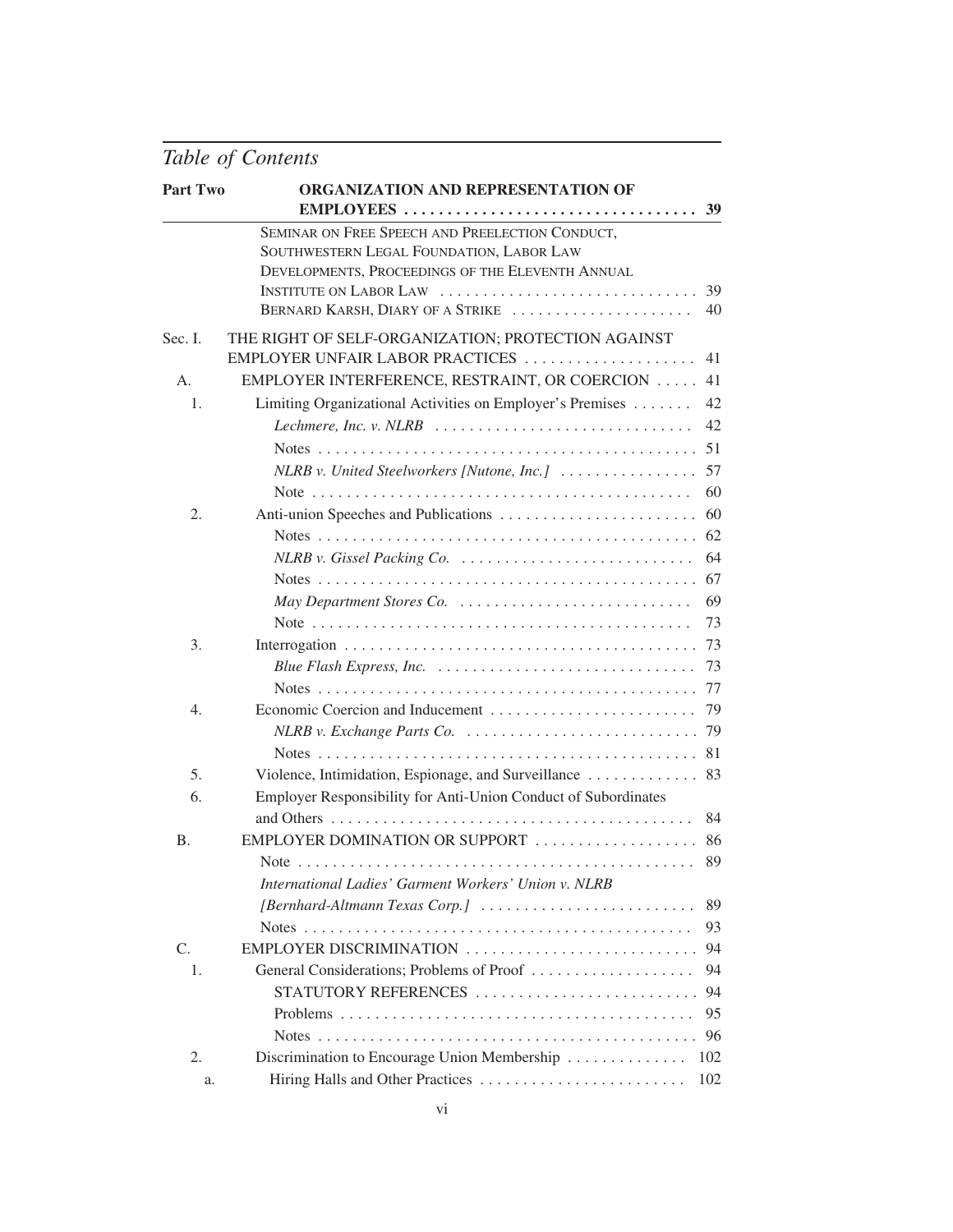|             | International Brotherhood of Teamsters, Local 357 v. NLRB            | 102  |
|-------------|----------------------------------------------------------------------|------|
|             |                                                                      | 107  |
|             | United Brotherhood of Carpenters & Joiners Local 60 v.               |      |
|             |                                                                      | 109  |
|             |                                                                      | 109  |
| b.          |                                                                      | 110  |
|             | STATUTORY REFERENCES                                                 | 110  |
|             | NLRB v. General Motors Corp.                                         | 111  |
|             | Marquez v. Screen Actors Guild                                       | 116  |
|             |                                                                      | 116  |
|             | Ellis v. Brotherhood of Railway, Airline & Steamship Clerks          | 120  |
|             |                                                                      | 129  |
| c.          | State "Right-to-Work" Legislation                                    | 135  |
|             | STATUTORY REFERENCE                                                  | 135  |
|             | Retail Clerks, Local 1625 v. Schermerhorn                            | 136  |
|             |                                                                      | 137  |
|             | Retail Clerks International Ass'n, Local 1625 v.                     |      |
|             |                                                                      | 138  |
| 3.          | Protected Concerted Activities and Employer Response                 | 138  |
| a.          |                                                                      | 141  |
|             |                                                                      | 143  |
| b.          | Employer Work Rules and Policies Potentially Restricting § 7         |      |
|             |                                                                      | 143  |
| $C_{\star}$ | Arbitration Clauses Prohibiting Class Actions                        | 145  |
| d.          | Constructive Concerted Activity                                      | 148  |
|             | NLRB v. City Disposal Systems                                        | 148  |
|             |                                                                      | 154  |
| e.          |                                                                      | 156  |
|             |                                                                      | 156  |
|             |                                                                      | 156  |
| f.          | Loss of Protection Due to Unlawful Objective or Unlawful             |      |
|             |                                                                      | 159  |
|             |                                                                      | 161  |
|             |                                                                      | 163  |
|             | Mastro Plastics Corp. v. NLRB                                        | 168  |
|             |                                                                      | 173  |
| g.          | Use of Replacement Workers During Strikes                            | 174  |
|             | $NLRB$ v. Mackay Radio & Telegraph Co. $\ldots \ldots \ldots \ldots$ | 174  |
|             |                                                                      | 175  |
|             | Trans World Airlines, Inc. v. Independent Federation of              |      |
|             | Flight Attendants                                                    | -179 |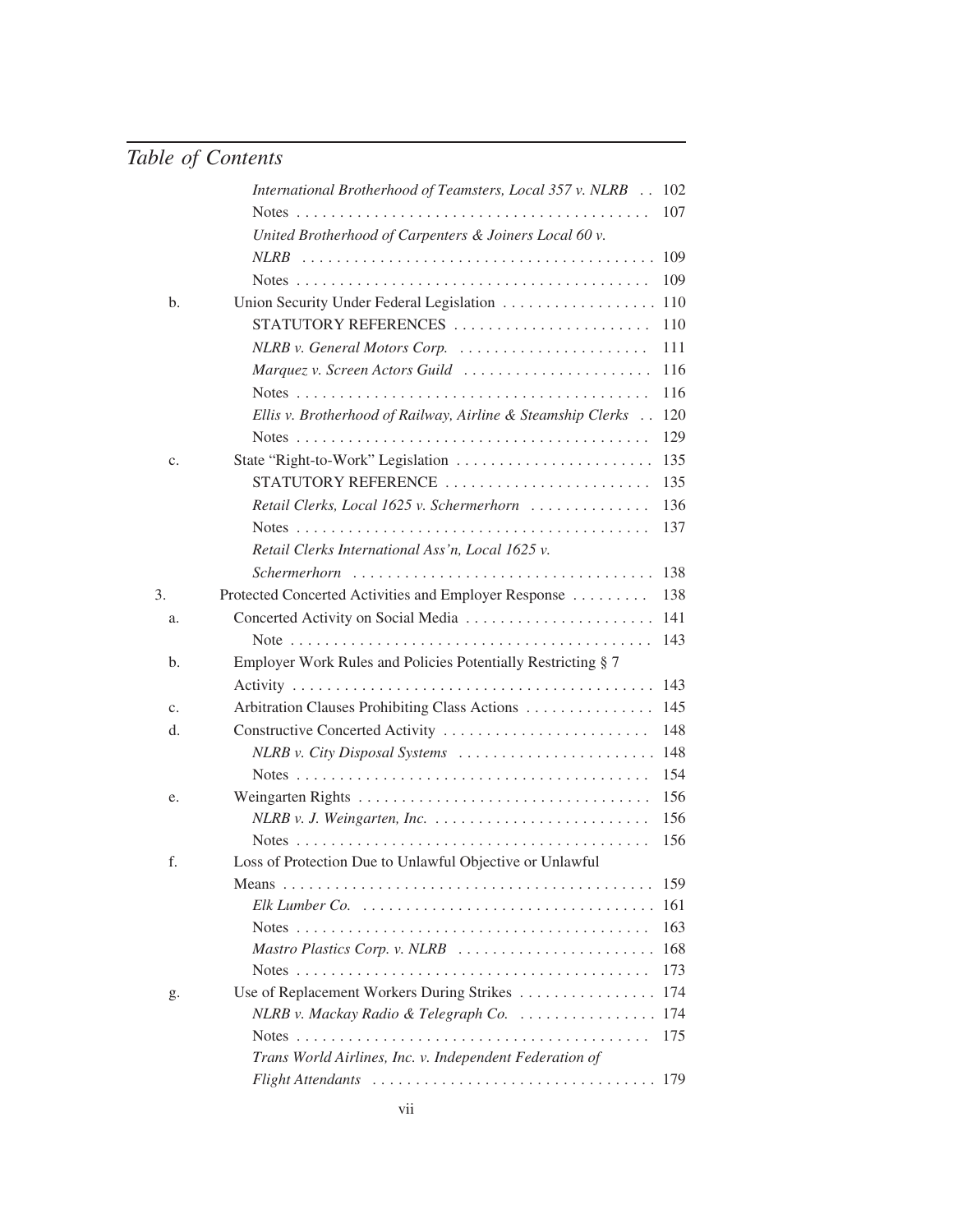|          |                                                                                  | 190 |
|----------|----------------------------------------------------------------------------------|-----|
| 4.       | Lockouts, Plant Closings, and "Runaway Shops"                                    | 191 |
|          | NLRB v. Truck Drivers, Local 449, International Brotherhood                      |     |
|          | of Teamsters [Buffalo Linen Case]                                                | 191 |
|          | $NLRB$ v. Brown $\ldots \ldots \ldots \ldots \ldots \ldots \ldots \ldots \ldots$ | 192 |
|          |                                                                                  | 198 |
|          | American Ship Building Co. v. NLRB $\ldots \ldots \ldots \ldots \ldots$          | 198 |
|          |                                                                                  | 208 |
|          | NLRB v. Great Dane Trailers, Inc.                                                | 210 |
|          |                                                                                  | 211 |
|          | Textile Workers Union v. Darlington Mfg. Co.                                     | 212 |
|          |                                                                                  | 219 |
| 5.       |                                                                                  | 221 |
|          | Clear Pine Mouldings, Inc.                                                       | 221 |
|          |                                                                                  | 226 |
|          |                                                                                  | 227 |
|          |                                                                                  | 227 |
| Sec. II. | REPRESENTATION QUESTIONS                                                         | 231 |
| А.       | ESTABLISHING REPRESENTATIVE STATUS THROUGH                                       |     |
|          | NLRB ELECTIONS                                                                   | 231 |
|          | STATUTORY REFERENCES                                                             | 231 |
|          | NLRB, TWENTY-SIXTH ANNUAL REPORT                                                 | 231 |
|          | NLRB, FORTY-SIXTH ANNUAL REPORT                                                  | 232 |
|          |                                                                                  | 233 |
| 1.       |                                                                                  | 233 |
|          | NLRB, THIRTY-SEVENTH ANNUAL REPORT                                               | 233 |
|          |                                                                                  | 234 |
| 2.       |                                                                                  | 235 |
|          | NLRB, THIRTEENTH ANNUAL REPORT                                                   | 235 |
|          |                                                                                  | 236 |
| a.       |                                                                                  | 238 |
|          | NLRB, SEVENTEENTH ANNUAL REPORT                                                  | 238 |
|          |                                                                                  | 239 |
| b.       | Multiple Employer Units                                                          | 239 |
|          | NLRB, TWENTY-THIRD ANNUAL REPORT                                                 | 239 |
|          | Charles D. Bonanno Linen Service, Inc. v. NLRB                                   | 241 |
|          |                                                                                  | 242 |
| 3.       |                                                                                  | 243 |
|          | NLRB, THIRTY-FIRST ANNUAL REPORT                                                 | 243 |
|          |                                                                                  | 244 |
|          | NLRB, THIRTY-FIRST ANNUAL REPORT                                                 | 244 |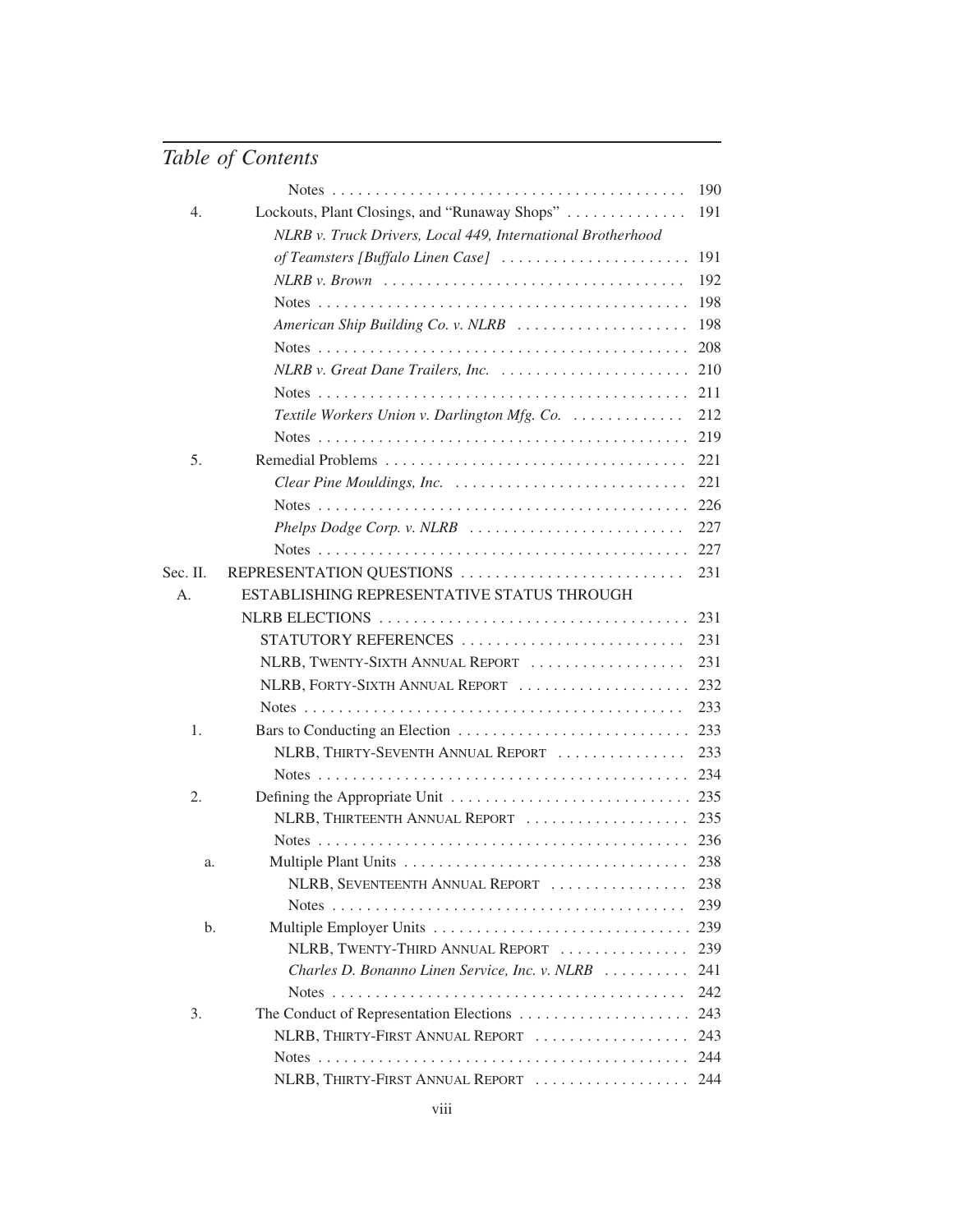|                   |                                                                                                        | 246        |
|-------------------|--------------------------------------------------------------------------------------------------------|------------|
| 4.                | Court Review of Representation Proceedings                                                             | 253        |
|                   |                                                                                                        | 253        |
|                   |                                                                                                        |            |
| <b>B.</b>         | ESTABLISHING REPRESENTATIVE STATUS THROUGH                                                             |            |
|                   | UNFAIR LABOR PRACTICE PROCEEDINGS                                                                      | 258        |
|                   | NLRB v. Gissel Packing Co.                                                                             | 259        |
|                   |                                                                                                        | 268        |
|                   | Linden Lumber Division, Summer & Co. v. NLRB $\ldots \ldots \ldots$                                    | 271        |
|                   |                                                                                                        | 277        |
| C.                | DURATION OF THE DUTY TO BARGAIN $\ldots \ldots \ldots \ldots \ldots$                                   | 277        |
|                   |                                                                                                        | 277        |
|                   |                                                                                                        | 280        |
|                   | Auciello Iron Works, Inc. v. NLRB                                                                      | 282        |
|                   |                                                                                                        | 287        |
|                   |                                                                                                        | 288        |
|                   |                                                                                                        | 296        |
|                   |                                                                                                        | 297        |
|                   |                                                                                                        | 299        |
|                   | International Ladies' Garment Workers' Union Local 57 v. NLRB                                          |            |
|                   | $[Garwin Corp.] \dots \dots \dots \dots \dots \dots \dots \dots \dots \dots \dots \dots \dots \dots$   | 300        |
|                   |                                                                                                        |            |
| <b>Part Three</b> | UNION COLLECTIVE ACTION                                                                                | 301        |
|                   | SELIG PERLMAN, A THEORY OF THE LABOR MOVEMENT                                                          | 301        |
|                   | Neil W. Chamberlain, The Philosophy of American Management                                             |            |
|                   | Toward Labor, in LABOR IN A CHANGING AMERICA<br>LLOYD G. REYNOLDS, STANLEY H. MASTERS & COLLETTA H.    | 302        |
|                   |                                                                                                        |            |
|                   |                                                                                                        |            |
|                   | MOSER, LABOR ECONOMICS AND LABOR RELATIONS                                                             | 302        |
| Sec. I.           |                                                                                                        | 302        |
| A.                | COLLECTIVE ACTION AT COMMON LAW                                                                        | 303        |
| <b>B.</b>         | ANTI-INJUNCTION STATUTES                                                                               | 303        |
|                   | Marine Cooks & Stewards v. Panama S.S. Co.                                                             | 304        |
|                   |                                                                                                        | 305        |
| Sec. II.          | UNION DISCIPLINE $\ldots \ldots \ldots \ldots \ldots \ldots \ldots \ldots \ldots \ldots \ldots \ldots$ | 306        |
|                   | $NLRB$ v. Allis-Chalmers Mfg. Co. $\ldots \ldots \ldots \ldots \ldots \ldots \ldots$                   | 306        |
|                   |                                                                                                        | 313        |
|                   |                                                                                                        | 315        |
|                   |                                                                                                        | 316        |
|                   | Pattern Makers' League of North America v. NLRB                                                        | 316        |
| Sec. III.         | ORGANIZATIONAL AND RECOGNITIONAL PICKETING                                                             | 327<br>328 |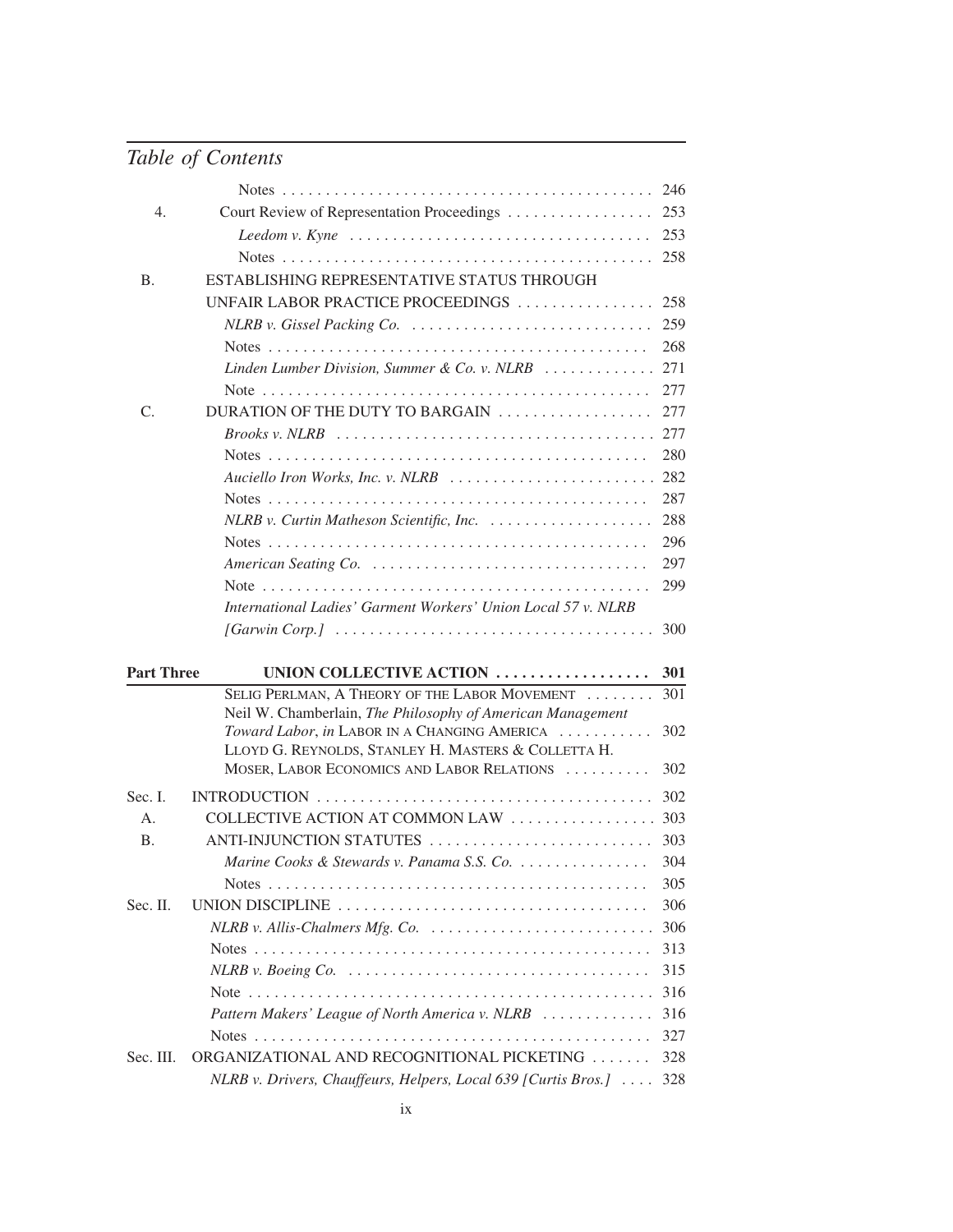|           |                                                                                           | 330 |
|-----------|-------------------------------------------------------------------------------------------|-----|
|           | International Hod Carriers Local 840 [Blinne Construction Co.]                            | 331 |
|           |                                                                                           | 339 |
|           | Smitley, d/b/a Crown Cafeteria v. NLRB                                                    | 339 |
|           |                                                                                           | 342 |
|           | Houston Building & Construction Trades Council [Claude Everett                            |     |
|           |                                                                                           | 344 |
|           |                                                                                           | 346 |
| Sec. IV.  | SECONDARY PRESSURE                                                                        | 347 |
|           |                                                                                           | 347 |
| Α.        | PRIMARY-SECONDARY DISTINCTION                                                             | 351 |
|           | $NLRB$ v. International Rice Milling Co. $\ldots \ldots \ldots \ldots \ldots$             | 351 |
|           |                                                                                           | 353 |
| <b>B.</b> | COMMON SITUS PROBLEMS                                                                     | 355 |
|           | Sailors' Union of the Pacific & Moore Dry Dock Co. $\ldots \ldots \ldots$                 | 355 |
|           |                                                                                           | 357 |
|           | NLRB v. Denver Building & Construction Trades Council                                     | 359 |
|           |                                                                                           | 364 |
|           | International Union of Electrical, Radio & Machine Workers,                               |     |
|           | Local 761, AFL-CIO v. NLRB [General Electric Co.] $\ldots \ldots \ldots$                  | 364 |
|           |                                                                                           | 370 |
|           | Building & Construction Trades Council of New Orleans                                     |     |
|           | [Markwell & Hartz, Inc.] $\ldots \ldots \ldots \ldots \ldots \ldots \ldots \ldots \ldots$ | 371 |
|           |                                                                                           | 380 |
| C.        | THE ALLY DOCTRINE                                                                         | 382 |
|           | NLRB v. Business Machine & Office Appliance Mechanics                                     |     |
|           | Conference Board, IUE, Local 459 [Royal Typewriter Co.]                                   | 382 |
|           |                                                                                           | 385 |
| D.        | CONSUMER PICKETING                                                                        | 386 |
|           | NLRB v. Retail Clerks, Local 1001 [Safeco Title Insurance Co.]                            | 386 |
|           |                                                                                           | 394 |
| Е.        | THREATS AND COERCION OF SECONDARY EMPLOYERS                                               | 394 |
|           |                                                                                           | 394 |
|           |                                                                                           | 394 |
|           | Edward J. DeBartolo Corp. v. Florida Gulf Coast Building                                  |     |
|           |                                                                                           | 396 |
|           |                                                                                           | 402 |
| F.        | HOT CARGO AGREEMENTS                                                                      | 403 |
|           | United Brotherhood of Carpenters & Joiners, Local 1976 v.                                 |     |
|           |                                                                                           | 403 |
|           |                                                                                           | 406 |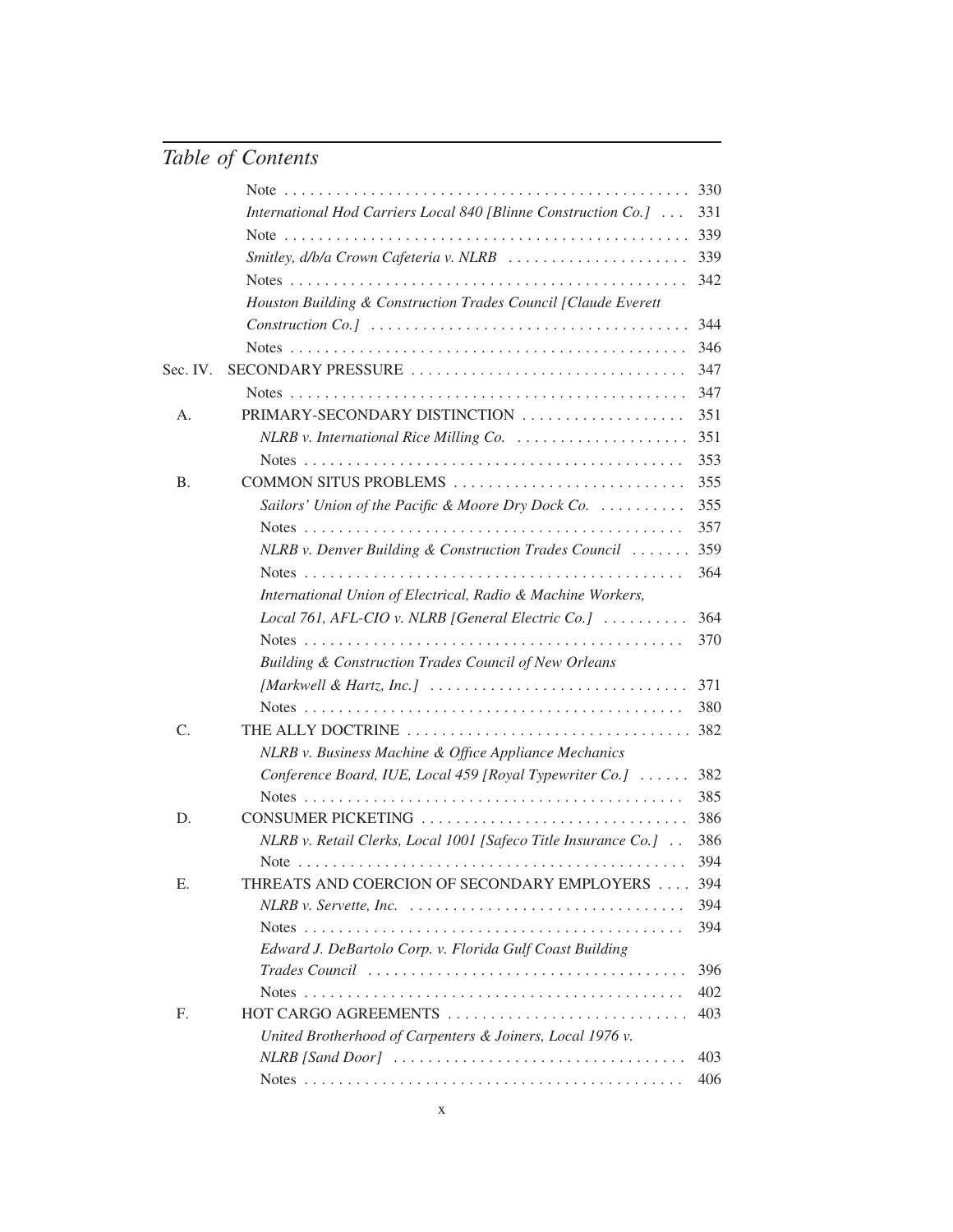|                  |                                                                                                         | 476 |
|------------------|---------------------------------------------------------------------------------------------------------|-----|
|                  | ALBERT REES, THE ECONOMICS OF TRADE UNIONS<br>FREEMAN & MEDOFF, THE TWO FACES OF UNIONISM, IN THE       | 475 |
| <b>Part Four</b> | COLLECTIVE BARGAINING                                                                                   | 475 |
|                  |                                                                                                         |     |
|                  |                                                                                                         | 472 |
|                  | $Belknap$ , Inc. v. Hale $\ldots \ldots \ldots \ldots \ldots \ldots \ldots \ldots \ldots \ldots \ldots$ | 461 |
|                  |                                                                                                         | 459 |
|                  |                                                                                                         | 457 |
|                  | Sears, Roebuck & Co. v. San Diego County Dist. Council of                                               |     |
|                  | Metropolitan Life Ins. Co. v. Massachusetts  456                                                        | 457 |
|                  |                                                                                                         |     |
|                  |                                                                                                         | 455 |
|                  | Wisconsin Employment Relations Commission<br>Chamber of Commerce of the United States v. Brown  454     | 454 |
|                  | Lodge 76, Int'l Ass'n of Machinists & Aerospace Workers v.                                              |     |
|                  | International Brotherhood of Teamsters, Local 24 v. Oliver                                              | 453 |
|                  |                                                                                                         | 453 |
|                  | Coach Employees of America v. Lockridge                                                                 | 445 |
|                  | Amalgamated Ass'n of Street, Electric Railway & Motor                                                   |     |
|                  |                                                                                                         | 443 |
|                  | San Diego Building Trades Council v. Garmon                                                             | 441 |
|                  | Sec. VII. NATIONAL LABOR RELATIONS ACT PREEMPTION                                                       | 440 |
|                  | American Newspaper Publishers Ass'n v. NLRB                                                             | 438 |
| Sec. VI.         | "FEATHERBEDDING"                                                                                        | 438 |
|                  |                                                                                                         | 437 |
|                  | NLRB v. Radio & Television Broadcast Engineers Local 1212 (CBS) . 435                                   |     |
|                  | NLRB, THIRTY-SEVENTH ANNUAL REPORT                                                                      | 435 |
| Sec. V.          | JURISDICTIONAL DISPUTES                                                                                 | 435 |
|                  |                                                                                                         | 434 |
|                  | United Mine Workers, District 28 v. Patton                                                              | 432 |
| G.               | DAMAGES FOR UNLAWFUL SECONDARY ACTIVITY                                                                 | 432 |
|                  |                                                                                                         | 431 |
|                  | $NLRB$ v. International Longshoremen's Ass'n $\ldots \ldots \ldots \ldots$                              | 429 |
|                  | National Woodwork Manufacturers Ass'n v. NLRB                                                           | 421 |
|                  |                                                                                                         | 421 |
|                  | United Mine Workers v. Pennington                                                                       | 420 |
|                  | Jewel Tea Co. $\ldots \ldots \ldots \ldots \ldots \ldots \ldots \ldots \ldots \ldots \ldots \ldots$     | 420 |
|                  | Amalgamated Meat Cutters & Butcher Workmen Local 189 v.                                                 |     |
|                  | Labor and Antitrust $\ldots \ldots \ldots \ldots \ldots \ldots \ldots \ldots \ldots \ldots$             | 419 |
|                  |                                                                                                         | 418 |
|                  | Connell Construction Co. v. Plumbers Local 100                                                          | 408 |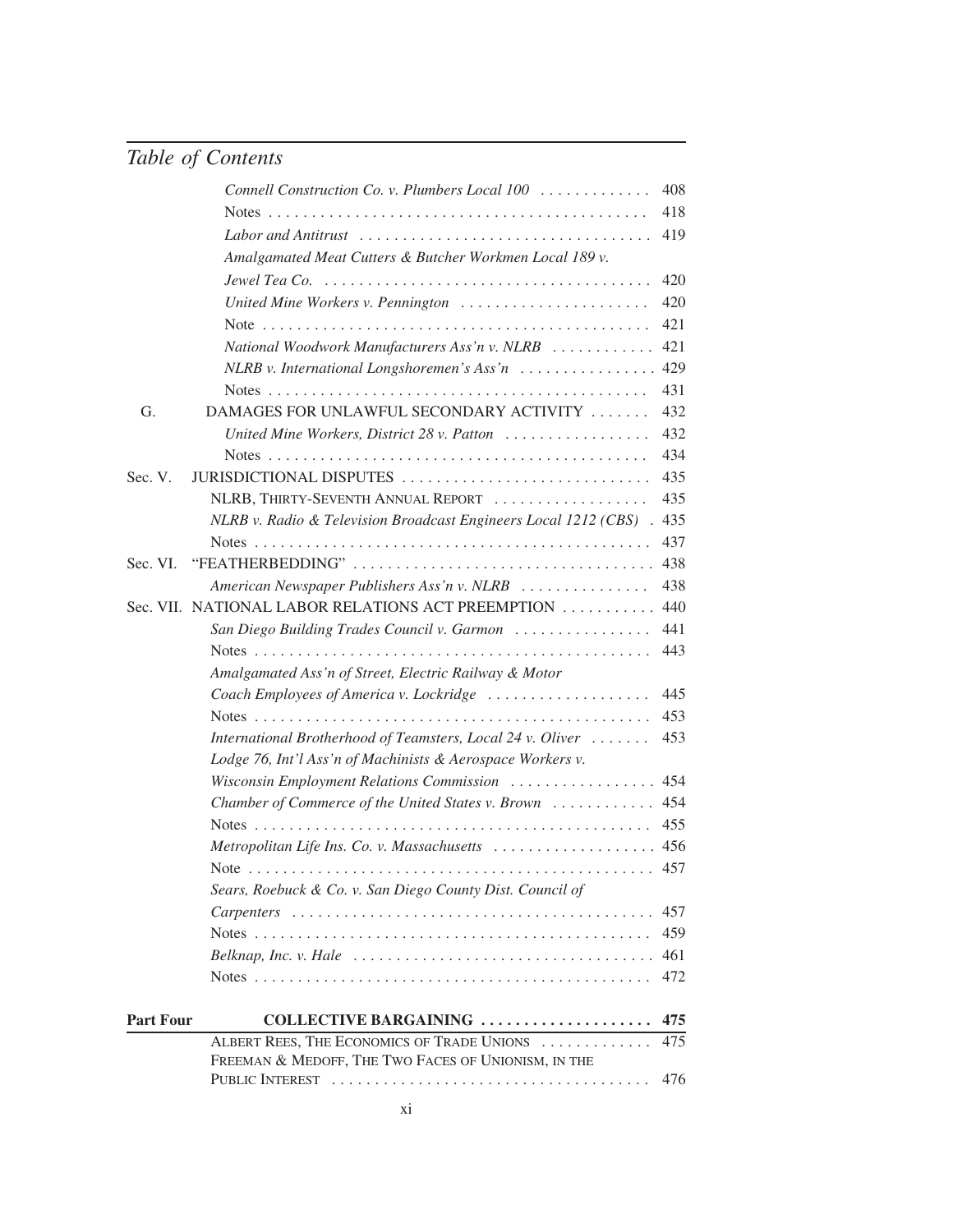|           |                                                                                                              | 478 |
|-----------|--------------------------------------------------------------------------------------------------------------|-----|
| Sec. I.   | THE DUTY TO BARGAIN COLLECTIVELY                                                                             | 480 |
| А.        | EXCLUSIVE REPRESENTATION AND MAJORITY RULE                                                                   | 480 |
|           | J. I. Case Co. v. NLRB $\ldots \ldots \ldots \ldots \ldots \ldots \ldots \ldots \ldots \ldots \ldots \ldots$ | 480 |
|           |                                                                                                              | 482 |
|           | Emporium Capwell Co. v. Western Addition Community                                                           |     |
|           |                                                                                                              | 484 |
|           |                                                                                                              | 490 |
| <b>B.</b> | THE NATURE OF THE DUTY TO BARGAIN                                                                            | 492 |
| 1.        |                                                                                                              | 495 |
|           | LABOR STUDY GROUP, THE PUBLIC INTEREST IN NATIONAL                                                           |     |
|           |                                                                                                              | 495 |
|           | General Electric Co. $\ldots \ldots \ldots \ldots \ldots \ldots \ldots \ldots \ldots \ldots$ 495             |     |
|           |                                                                                                              |     |
|           | $NLRB$ v. General Electric Co. $\ldots \ldots \ldots \ldots \ldots \ldots$                                   | 500 |
|           |                                                                                                              | 506 |
|           | NLRB v. American National Insurance Co.                                                                      | 510 |
|           |                                                                                                              | 515 |
|           | $NLRB$ v. Insurance Agents' International Union $\ldots \ldots \ldots$                                       | 516 |
|           | General Electric Co. v. NLRB                                                                                 | 516 |
|           |                                                                                                              | 517 |
|           | Charles D. Bonanno Linen Service, Inc. v. NLRB  519                                                          |     |
|           |                                                                                                              | 519 |
| 2.        |                                                                                                              | 520 |
|           | H. K. Porter Co. v. NLRB $\ldots \ldots \ldots \ldots \ldots \ldots \ldots \ldots$                           | 520 |
|           |                                                                                                              | 524 |
|           |                                                                                                              |     |
|           |                                                                                                              | 532 |
| 3.        |                                                                                                              |     |
|           |                                                                                                              |     |
|           |                                                                                                              |     |
| 4.        |                                                                                                              | 550 |
|           |                                                                                                              | 550 |
|           |                                                                                                              | 552 |
|           |                                                                                                              | 553 |
| C.        | THE SUBJECT MATTER OF COLLECTIVE BARGAINING                                                                  | 562 |
|           | NLRB v. Wooster Division of Borg-Warner Corp.                                                                | 562 |
|           |                                                                                                              | 566 |
|           | Allied Chemical & Alkali Workers Local 1 v. Pittsburgh Plate                                                 | 571 |
|           |                                                                                                              | 576 |
|           |                                                                                                              |     |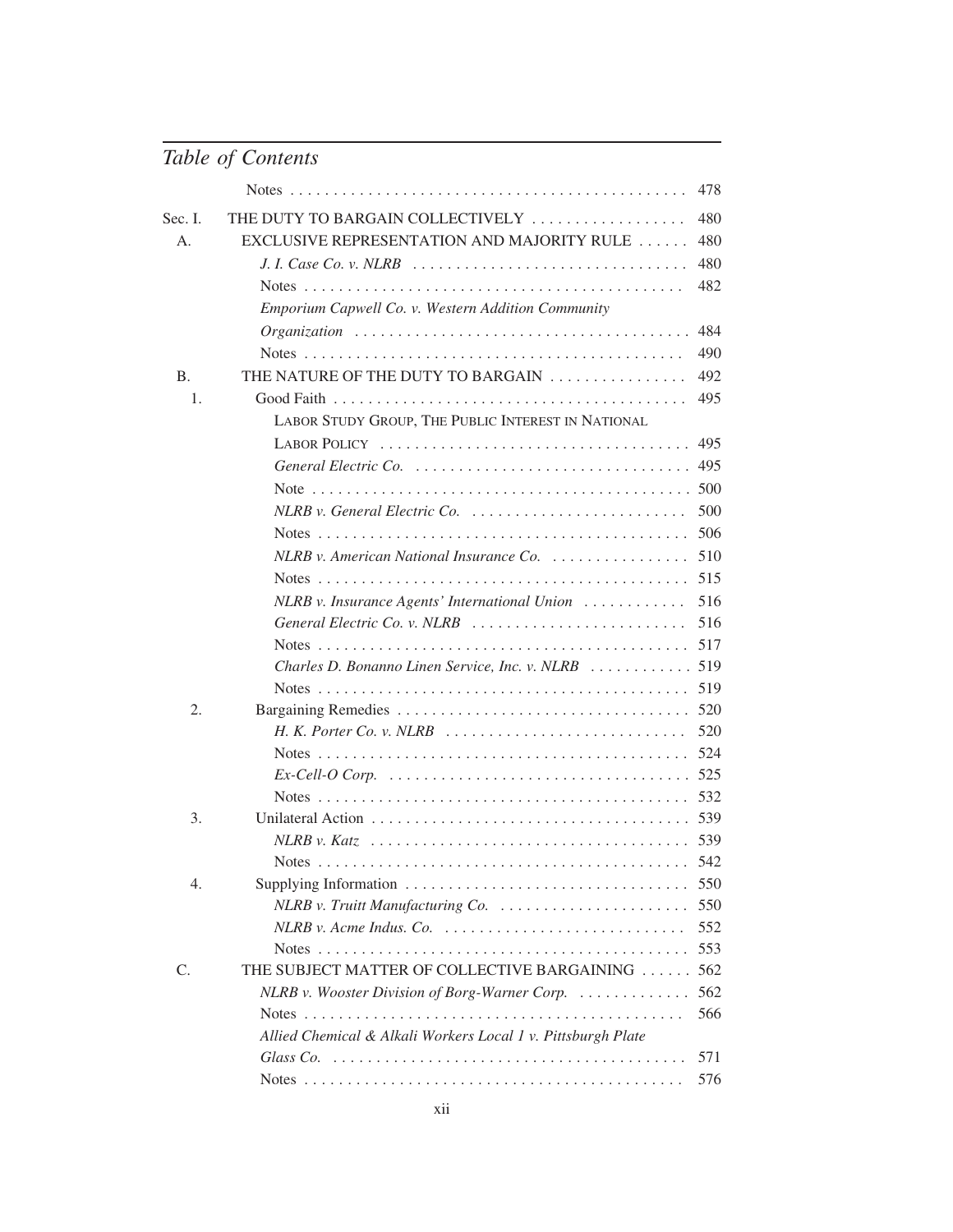|                  | Fibreboard Paper Products Corp. v. NLRB                                         | 580 |
|------------------|---------------------------------------------------------------------------------|-----|
|                  |                                                                                 | 586 |
|                  | First National Maintenance Corp. v. NLRB                                        | 589 |
|                  |                                                                                 | 598 |
|                  |                                                                                 | 598 |
|                  |                                                                                 | 599 |
| D.               | THE DUTY TO BARGAIN DURING A CONTRACT'S TERM                                    | 603 |
|                  | The Jacobs Manufacturing Co. $\ldots \ldots \ldots \ldots \ldots \ldots \ldots$ | 603 |
|                  |                                                                                 | 610 |
|                  |                                                                                 | 613 |
|                  |                                                                                 | 614 |
| Sec. II.         | THE ENFORCEMENT OF THE COLLECTIVE AGREEMENT                                     | 615 |
|                  | ARCHIBALD COX, LAW AND THE NATIONAL LABOR POLICY                                | 615 |
| A.               | THE LEGAL STATUS OF THE COLLECTIVE AGREEMENT                                    | 615 |
|                  |                                                                                 | 617 |
| Β.               | THE ENFORCEMENT OF THE COLLECTIVE AGREEMENT                                     |     |
|                  | THROUGH THE GRIEVANCE PROCEDURE AND                                             |     |
|                  |                                                                                 |     |
|                  | LABOR STUDY GROUP, THE PUBLIC INTEREST IN NATIONAL                              |     |
|                  |                                                                                 | 618 |
| 1.               | The Grievance Procedure                                                         | 618 |
| $\overline{2}$ . |                                                                                 |     |
| a.               |                                                                                 |     |
| b.               |                                                                                 |     |
| 3.               |                                                                                 |     |
|                  |                                                                                 |     |
| $C_{\cdot}$      | JUDICIAL ENFORCEMENT OF THE COLLECTIVE                                          |     |
|                  |                                                                                 |     |
| 1.               | The Enforcement of Voluntary Arbitration Agreements  627                        |     |
| a.               |                                                                                 | 627 |
| b.               |                                                                                 |     |
| c.               | Section 301 of the Labor Management Relations Act                               | 629 |
|                  | Textile Workers Union v. Lincoln Mills                                          | 629 |
|                  |                                                                                 | 633 |
|                  | Retail Clerks International Ass'n v. Lion Dry Goods, Inc.                       | 635 |
|                  |                                                                                 | 635 |
|                  | United Steelworkers v. Warrior & Gulf Navigation Co.                            | 636 |
|                  | United Steelworkers v. American Mfg. Co.                                        | 642 |
|                  |                                                                                 | 643 |
|                  | AT&T Technologies, Inc. v. Communications Workers of                            |     |
|                  |                                                                                 | 644 |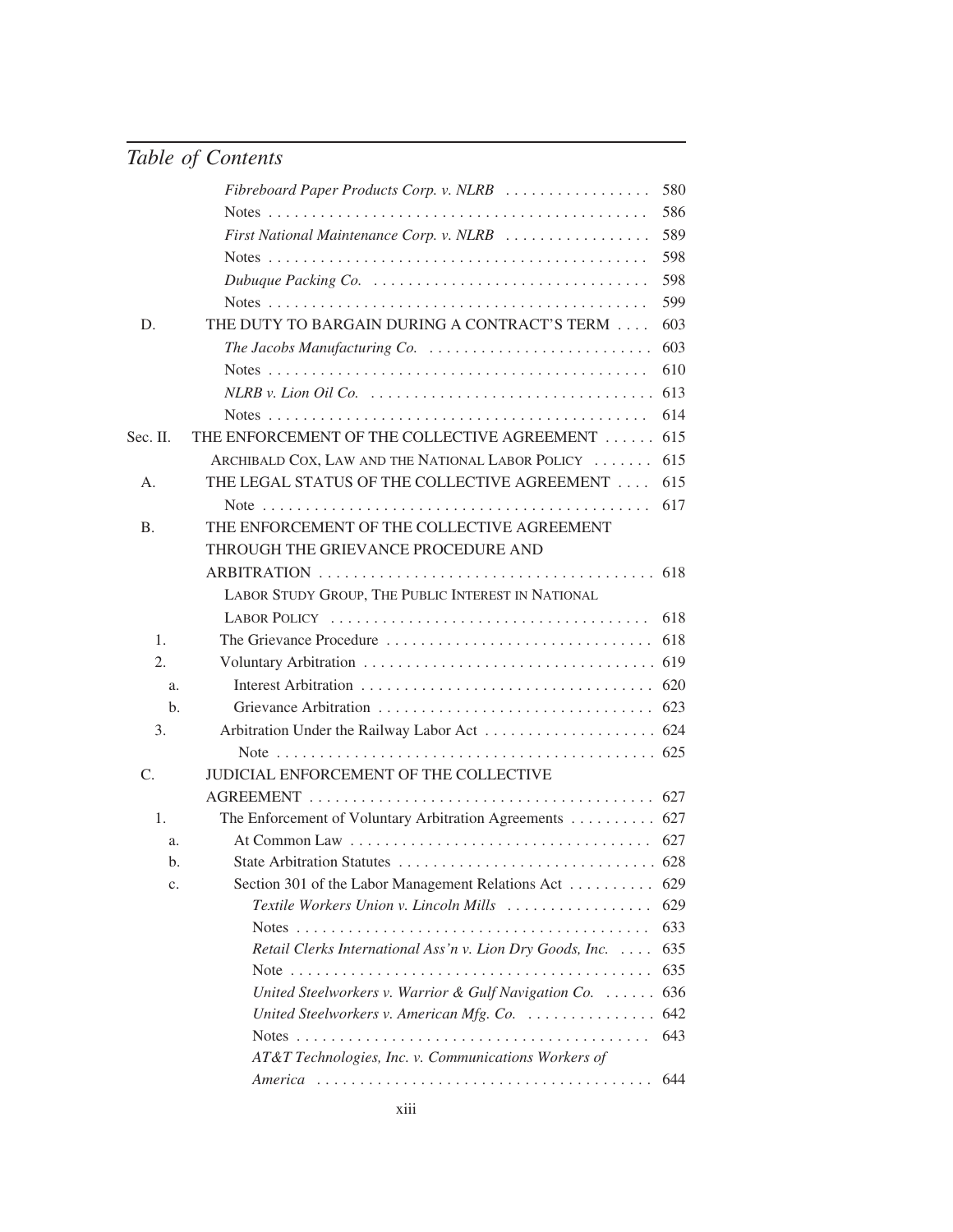|    | Granite Rock Co. v. Int'l Bhd. of Teamsters $\ldots \ldots \ldots \ldots$                 | 645 |
|----|-------------------------------------------------------------------------------------------|-----|
|    |                                                                                           | 647 |
|    | Nolde Bros. v. Bakery & Confectionery Workers Local 358                                   | 649 |
|    |                                                                                           | 650 |
|    | United Steelworkers v. Enterprise Wheel & Car Corp. $\dots \dots$                         | 652 |
|    |                                                                                           | 653 |
|    | Major League Baseball Players Ass'n v. Garvey                                             | 654 |
|    |                                                                                           | 655 |
|    | United Paperworkers International Union v. Misco, Inc.                                    | 661 |
|    |                                                                                           | 663 |
|    | Eastern Associated Coal Corp. v. United Mine Workers                                      |     |
|    |                                                                                           | 664 |
|    |                                                                                           | 669 |
| 2. | The Enforcement of Strike Bans and the Effect of Norris-La                                |     |
|    |                                                                                           | 672 |
|    | FELIX FRANKFURTER & NATHAN GREENE, THE LABOR                                              |     |
|    | $INJUNCTION \ldots \ldots \ldots \ldots \ldots \ldots \ldots \ldots \ldots \ldots \ldots$ | 672 |
|    | Teamsters, Chauffeurs, Warehousemen & Helpers, Local 174                                  |     |
|    | v. Lucas Flour Co. $\ldots \ldots \ldots \ldots \ldots \ldots \ldots \ldots \ldots$       | 672 |
|    |                                                                                           | 675 |
|    | Boys Markets, Inc. v. Retail Clerks Local 770                                             | 676 |
|    |                                                                                           | 683 |
|    | Buffalo Forge Co. v. United Steelworkers                                                  | 686 |
|    |                                                                                           | 693 |
|    | Complete Auto Transit, Inc. v. Reis                                                       | 695 |
|    |                                                                                           | 695 |
| D. | CONTRACT RIGHTS AND STATUTORY RIGHTS -                                                    |     |
|    | OVERLAPPING LAW AND FORUMS                                                                | 698 |
| 1. |                                                                                           | 698 |
| a. |                                                                                           |     |
|    | NLRB v. C & C Plywood Corp. $\ldots \ldots \ldots \ldots \ldots \ldots \ldots$ 699        |     |
|    |                                                                                           | 702 |
|    | Milwaukee Spring Division of Illinois Coil Spring Co.                                     | 704 |
|    |                                                                                           | 711 |
| b. | Contract Rejection in Bankruptcy                                                          | 711 |
|    |                                                                                           | 711 |
|    |                                                                                           | 712 |
| c. |                                                                                           | 714 |
|    | Collyer Insulated Wire                                                                    | 714 |
|    |                                                                                           | 722 |
|    | Carey v. Westinghouse Electric Corp.  727                                                 |     |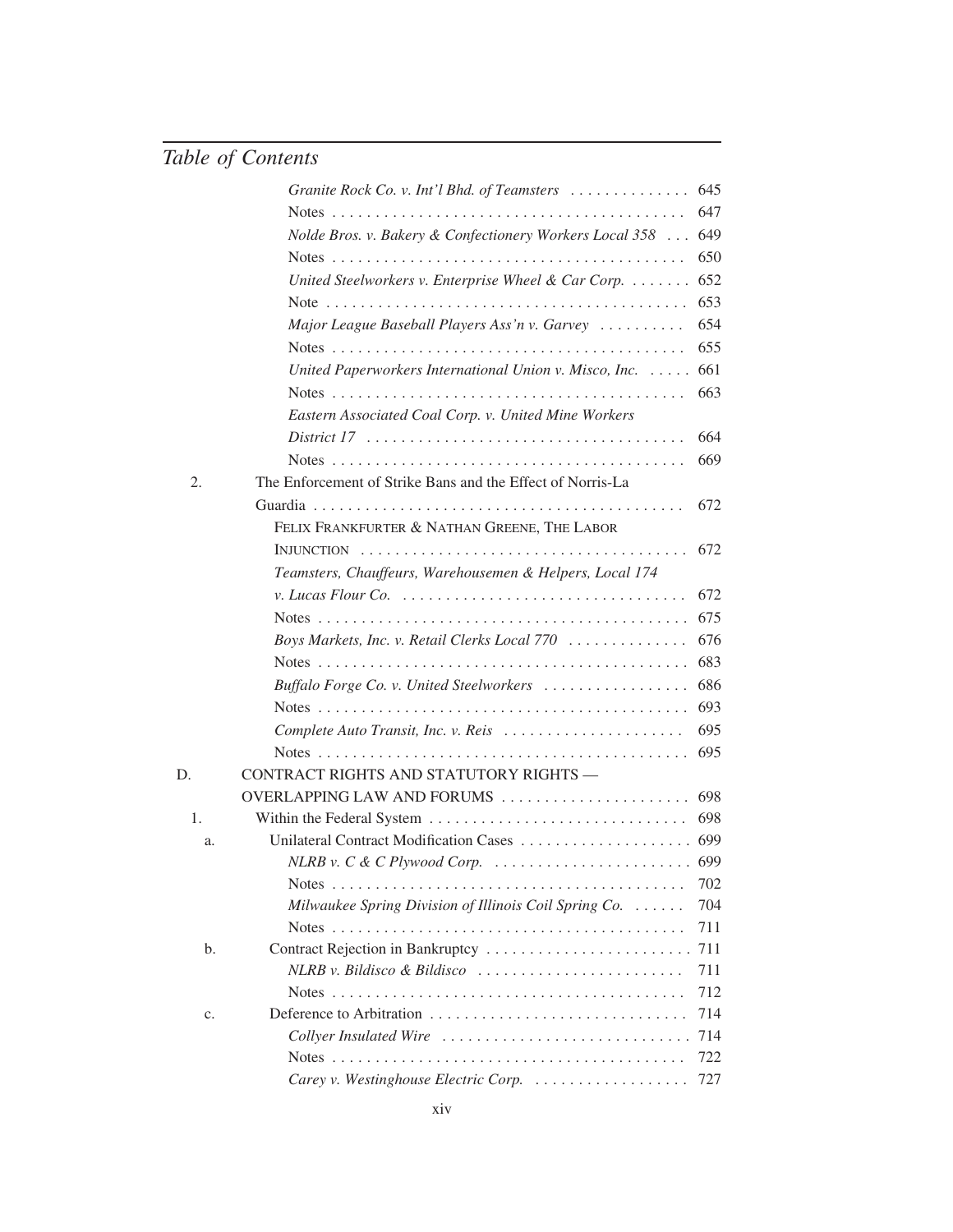|           |                                                                                                     | 727 |
|-----------|-----------------------------------------------------------------------------------------------------|-----|
|           | Smith v. Evening News Ass'n $\ldots \ldots \ldots \ldots \ldots \ldots \ldots$                      | 729 |
|           |                                                                                                     | 729 |
| d.        | Union Waiver of Individual Statutory Forum Rights                                                   | 730 |
|           | Alexander v. Gardner-Denver Co.                                                                     | 730 |
|           |                                                                                                     | 732 |
|           | Gilmer v. Interstate/Johnson Lane Corp.                                                             | 733 |
|           |                                                                                                     | 734 |
|           | Wright v. Universal Maritime Serv. Corp.                                                            | 736 |
|           |                                                                                                     | 737 |
|           | 14 Penn Plaza LLC v. Pyett                                                                          | 738 |
|           |                                                                                                     | 748 |
| 2.        |                                                                                                     | 751 |
|           | Lingle v. Norge Division of Magic Chef, Inc. $\ldots \ldots \ldots \ldots$                          | 751 |
|           |                                                                                                     | 756 |
|           | Livadas v. Bradshaw                                                                                 | 761 |
|           |                                                                                                     | 769 |
| Ε.        | SUCCESSOR EMPLOYERS' CONTRACTUAL AND                                                                |     |
|           | BARGAINING OBLIGATIONS                                                                              | 772 |
|           | John Wiley & Sons, Inc. v. Livingston                                                               | 772 |
|           |                                                                                                     | 773 |
|           | NLRB v. Burns International Security Services, Inc.                                                 | 773 |
|           | Howard Johnson Co. v. Detroit Local Joint Executive Board                                           | 780 |
|           |                                                                                                     | 781 |
|           | Fall River Dyeing & Finishing Corp. v. NLRB                                                         | 788 |
|           |                                                                                                     | 798 |
| Sec. III. | FAIR REPRESENTATION AND INDIVIDUAL CONTRACT                                                         |     |
|           |                                                                                                     | 801 |
|           | Archibald Cox, The Duty of Fair Representation                                                      | 801 |
|           | Clyde W. Summers, Individual Rights in Collective Agreements and                                    |     |
|           |                                                                                                     | 801 |
| А.        | JUDICIAL ENFORCEMENT OF FAIR REPRESENTATION                                                         | 802 |
|           | Steele v. Louisville & Nashville Railroad                                                           | 802 |
|           |                                                                                                     | 805 |
| 1.        |                                                                                                     | 806 |
|           | Vaca v. Sipes $\ldots \ldots \ldots \ldots \ldots \ldots \ldots \ldots \ldots \ldots \ldots \ldots$ | 806 |
|           |                                                                                                     | 814 |
|           | Air Line Pilots Ass'n, Int'l v. O'Neill                                                             | 816 |
|           |                                                                                                     | 817 |
| 2.        |                                                                                                     | 821 |
|           |                                                                                                     | 821 |
|           |                                                                                                     |     |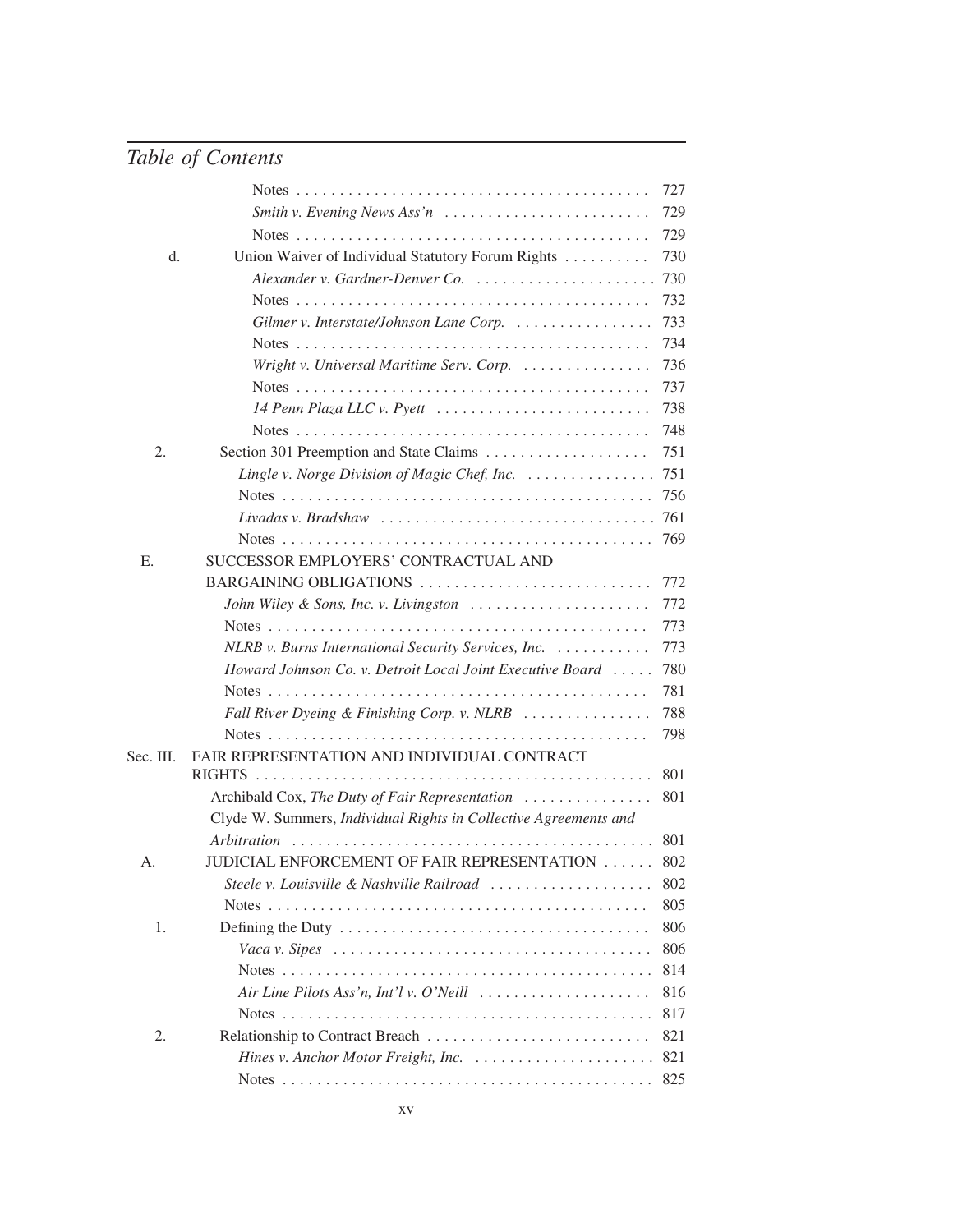|                  | Clayton v. International Union, United Automobile Workers  828                                             |     |
|------------------|------------------------------------------------------------------------------------------------------------|-----|
|                  |                                                                                                            | 827 |
|                  | Glover v. St. Louis-San Francisco R. Co.                                                                   | 827 |
|                  |                                                                                                            | 828 |
| <b>B.</b>        | UNFAIR REPRESENTATION AS AN UNFAIR LABOR                                                                   |     |
|                  |                                                                                                            | 829 |
|                  | Teamsters (Ind.) Local 553 (Miranda Fuel Co., Inc.) $\ldots \ldots \ldots$                                 | 829 |
|                  |                                                                                                            | 830 |
| C.               | UNION REPRESENTATION AND ANTIDISCRIMINATION LAW . 835                                                      |     |
| 1.               |                                                                                                            | 836 |
| 2.               | The Age Discrimination in Employment Act (ADEA)                                                            | 837 |
| 3.               | The Americans with Disabilities Act (ADA)                                                                  | 837 |
| 4.               | Areas of Tension Between Labor Law and Antidiscrimination Law.                                             | 838 |
| a.               | Sexual and Racial Harassment by Coworkers                                                                  | 838 |
| b.               | Individual Requests for Accommodation Under the ADA                                                        | 840 |
| <b>Part Five</b> | <b>INTERNAL UNION AFFAIRS </b>                                                                             | 843 |
|                  | Archibald Cox, Internal Affairs of Labor Unions Under the                                                  |     |
|                  | Labor Reform Act of 1959                                                                                   | 843 |
| А.               | THE BILL OF RIGHTS                                                                                         | 845 |
|                  | CLYDE W. SUMMERS, THE IMPACT OF LANDRUM-GRIFFIN IN<br>STATE COURTS, in N.Y.U. THIRTEENTH ANNUAL CONFERENCE |     |
|                  | ON LABOR $\dots\dots\dots\dots\dots\dots\dots\dots\dots\dots\dots\dots\dots\dots\dots$                     | 845 |
|                  | Directors Guild of America, Inc. v. Superior Court of                                                      |     |
|                  |                                                                                                            | 846 |
| <b>B.</b>        | REPORTING AND DISCLOSURE PROVISIONS                                                                        | 847 |
|                  | HOUSE COMMITTEE ON EDUCATION AND LABOR                                                                     | 848 |
| C.               | TRUSTEESHIPS AND PARENT-LOCAL RELATIONS                                                                    | 850 |
| D.               | THE REGULATION OF RACKETEERING AND COMMUNIST                                                               |     |
|                  |                                                                                                            | 851 |
| <b>Part Six</b>  | LAW'S ROLE IN LABOR'S DECLINE                                                                              | 855 |
| Sec. I.          | THE "OSSIFIED" LABOR LAW                                                                                   | 855 |
|                  | Cynthia L. Estlund, The Ossification of American Labor Law                                                 | 855 |
|                  |                                                                                                            | 857 |
| Sec. II.         | EMPLOYER RESISTANCE TO UNIONIZATION AND                                                                    |     |
|                  | COLLECTIVE BARGAINING                                                                                      | 864 |
|                  | The Failure of Labor Law $-A$ Betrayal of American Workers $\ldots$ .                                      | 864 |
|                  |                                                                                                            | 868 |
|                  | John Logan, Consultants, Lawyers, and the "Union Free"                                                     |     |
|                  |                                                                                                            | 870 |
|                  |                                                                                                            | 872 |